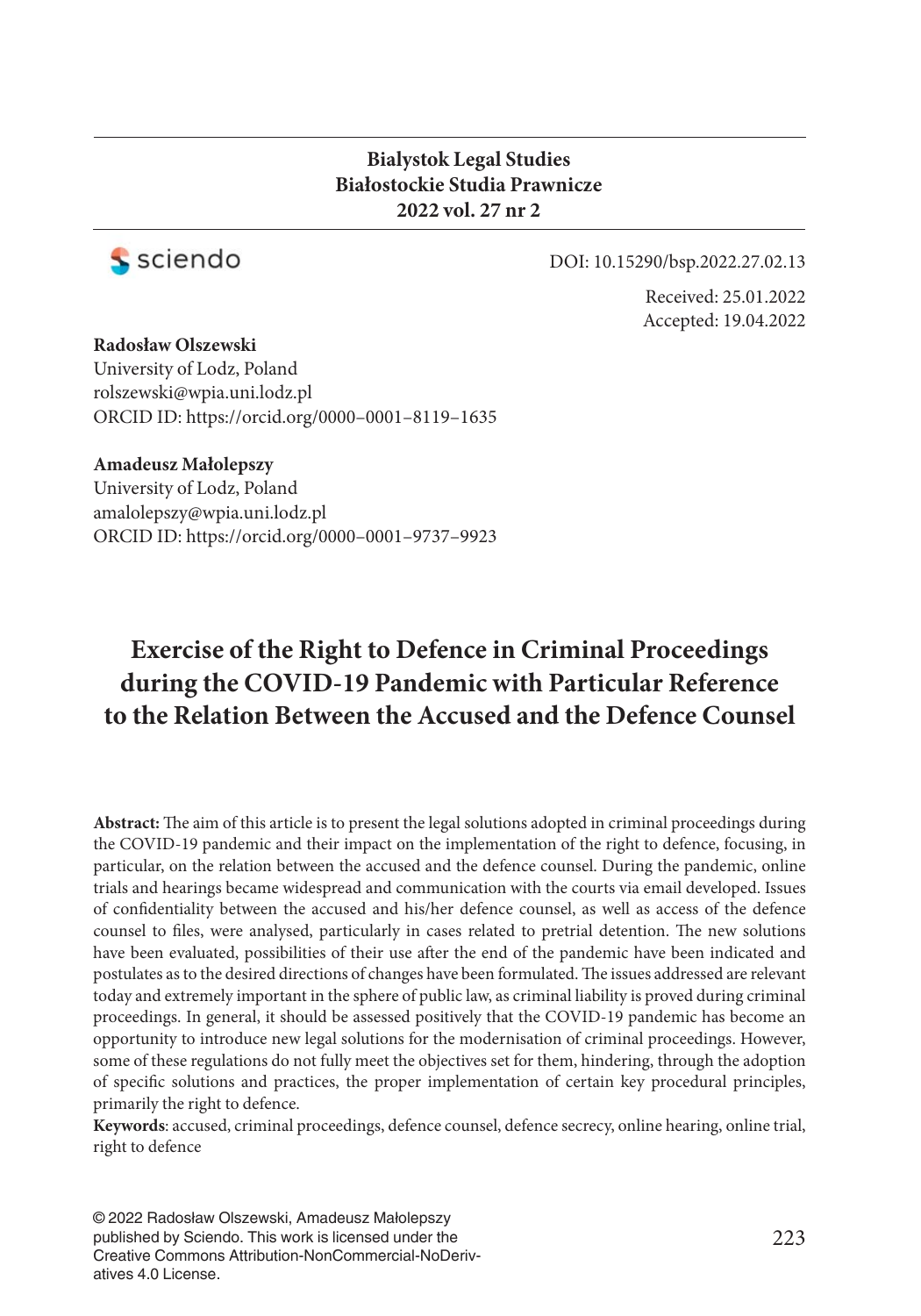## **Introduction**

The COVID-19 pandemic has affected every sphere of economic, social and legal life. The world has faced many challenges. The economy came to an unprecedented halt, the work of public institutions came to a standstill, and the freedom of movement was severely restricted. Over the last two years, terms such as lockdown*,* restrictions, working from home and online classes have become a permanent part of our vocabulary.

Countering the spread of the COVID-19 pandemic has been accelerated by the implementation of technological solutions in public institutions, which make it possible to communicate or perform activities remotely using the internet. This has contributed significantly to the spread of online trials, email communication with courts and the online examination of witnesses.

The unexpected and sudden entry into the 21st century has exposed weaknesses resulting from insufficient technical preparation and a state of legislation ill-suited to modern needs.<sup>1</sup> The remedy for the legislative problems was to be the enactment of the Act of 2 March 2020 on specific solutions related to the prevention, countering and combating of COVID-19, other infectious diseases and crisis situations caused by them.<sup>2</sup> The changes introduced by this legal act regulated many issues related to the organisation of healthcare and state aid to entrepreneurs, but also amended the emerging normative gaps. One of such gaps was the lack of powers, resulting from the provisions of the system regulating proceedings before a designated authority, to hold hearings and make legally binding decisions in a remote or mixed mode. That was the case, for example, with the courts, universities and professional self-governing bodies.

The normative solutions introduced in March 2020 are characterised by the fact that they respond to current problems of an organisational and legal nature. This is best demonstrated by the fact that since its promulgation, the COVID-19 Act has lived to see 34 amendments.<sup>3</sup> The force majeure, which is undoubtedly the ongoing pandemic and the consequent need to protect the lives and health of citizens, necessitated taking rapid steps to adapt the legal provisions to the emerging challenges.

<sup>1</sup> See on this subject: A. Klepczyński, P. Kładoczny, P. Kubaszewski, K. Wiśniewska, Raport Helsińskiej Fundacji Praw Człowieka, Czy koronawirus SARS-CoV–2 zaatakował system wymiaru sprawiedliwości w sprawach karnych?, Warsaw 2021, https://www.hfhr.pl/wp-content/ uploads/2021/11/Raport-COVID-a-proces-karny-PL.pdf (accessed 26.11.2021).

<sup>2</sup> Uniform text. Journal of Laws of 2021, item 2095 with amendments. (hereinafter: the Act on COVID-19).

<sup>3</sup> Journal of Laws of 2020, item 1639, item 2112, item 2123, item 2157, item 2255, item 2275, item 2320, item 2327, item 2338, item 2361 and item 2401; of 2021, item 11, item 159, item 180, item 694, item 981, item 1023, item 1090, item 1162, item 1163, item 1192, item 1510, item 1535, item 1777, item 2120, item 2133, item 2269, item 2317, item 2368, item 2459 and of 2022 item 202, item 218, item 830 and item 771.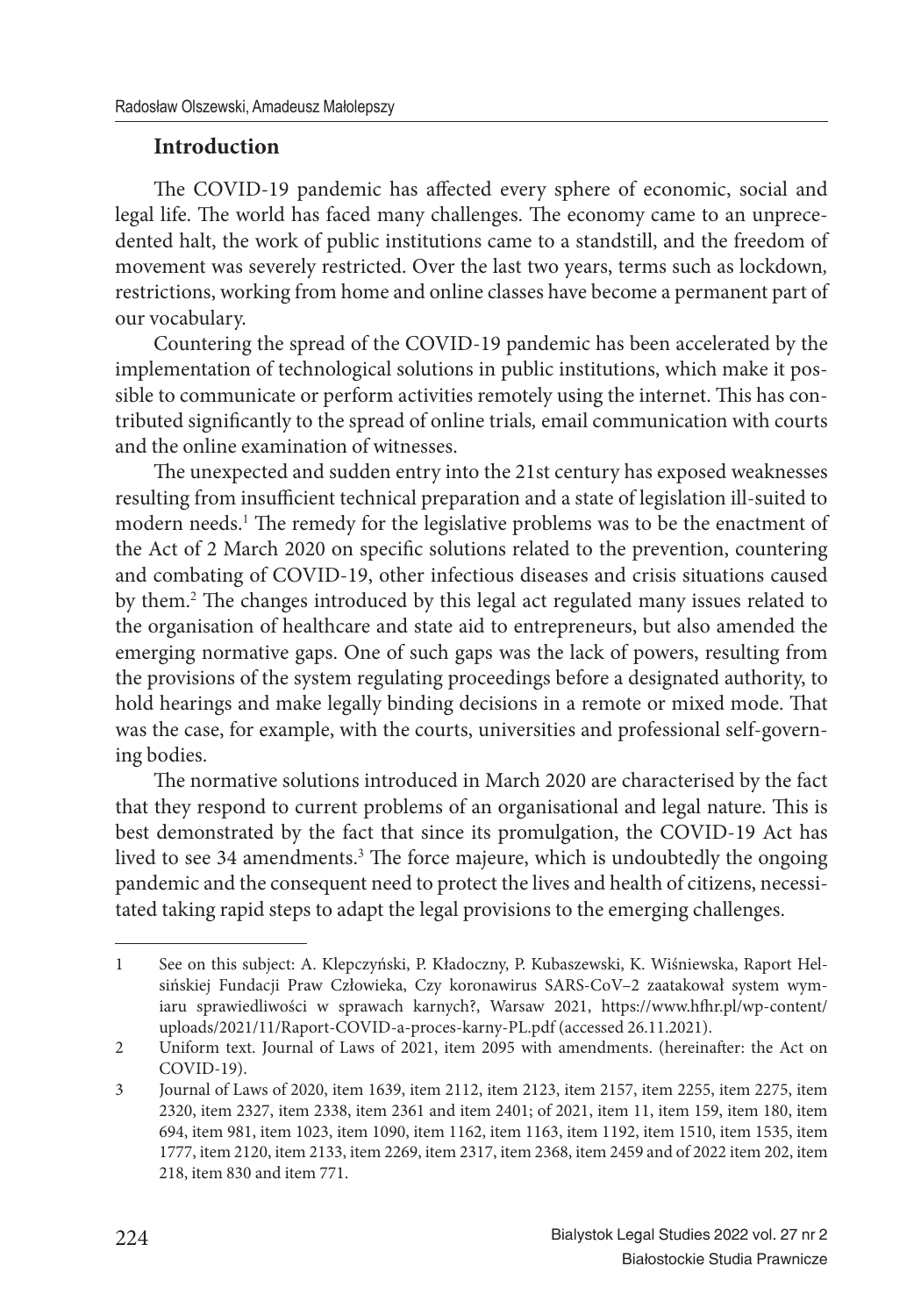Many solutions are of a temporary nature, i.e. they are binding for the duration of the state of epidemic and up to one year after its cancellation as well. It should be noted, however, that there are also such solutions that will remain in force regardless of the situation related to the COVID-19 pandemic. Among them are changes leading to the increase of the use of the internet in criminal proceedings and remote communication. This trend should be assessed positively, although there are problems with some of the specific legal solutions that raise doubts, e.g. those concerning the implementation of certain fundamental procedural principles in criminal proceedings, including the right to defence.

# **1. Online Hearings and Trials**

Reducing interpersonal contact to stop the spread of COVID-19 has presented the justice system with a difficult challenge. The first months of the 2020 pandemic revealed legislative, technical and organisational unreadiness to conduct online hearings or trials without the need for participants to appear in the court building. Consequently, common courts ceased to continue work and the hearing of cases was suspended, except for those deemed urgent<sup>4</sup> by the legislator, and court business and procedural deadlines were suspended as well.<sup>5</sup> The response to this situation was to adapt the existing legislation to the challenges of reality and to enable online hearings and trials. The problem has affected not only Poland, but many other European countries as well, and resulted in changes of the law in force or in the passing of new legislation.<sup>6</sup> In the literature on the analysis of Covid legislation in European coun-

<sup>4</sup> This was regulated by Article 14a of the COVID-19 Act in force from 31 March 2020 to 4 September 2020. Urgent cases included the following cases: on motions for the application, extension, amendment and revocation of pretrial detention; in which detention or a preventive measure in the form of pretrial detention was used; in which a protective measure was ordered; the hearing of a witness in pretrial proceedings by the court pursuant to Articles 185a–185c or 316 § 3 of the Code of Criminal Procedure, if the hearing under the procedure provided for the examination of urgent cases was requested by the prosecutor; on the European arrest warrant; on conditional discontinuance of proceedings.

<sup>5</sup> This was regulated by Article 15zzs of the COVID-19 Act in force from 31 March 2020 to 16 May 2020. Among the suspended deadlines, the legislator also listed deadlines in criminal proceedings, criminal fiscal proceedings and proceedings in misdemeanour cases. At the same time, it should also be pointed out that by the Act of 20 April 2021 amending the Act – Penal Code and certain other acts (Journal of Laws, item 1023), Article 15zzr<sup>1</sup> was added to the COVID-19 Act, under which the running of the statute of limitations for criminal prosecution in cases of offences and fiscal offences was suspended during the period when the state of epidemic emergency or the state of epidemic declared due to COVID-19 was in force and during the period of six months after their revocation. The pause is counted from 14 March 2020 (for the epidemic emergency), and from 20 March 2020 (for the epidemic state).

<sup>6</sup> A. Sanders, Video-Hearings in Europe Before, During and After the COVID-19 Pandemic, 'International Journal for Court Administration' 2020, no. 12(2), pp. 1–12, http://doi.org/10.36745/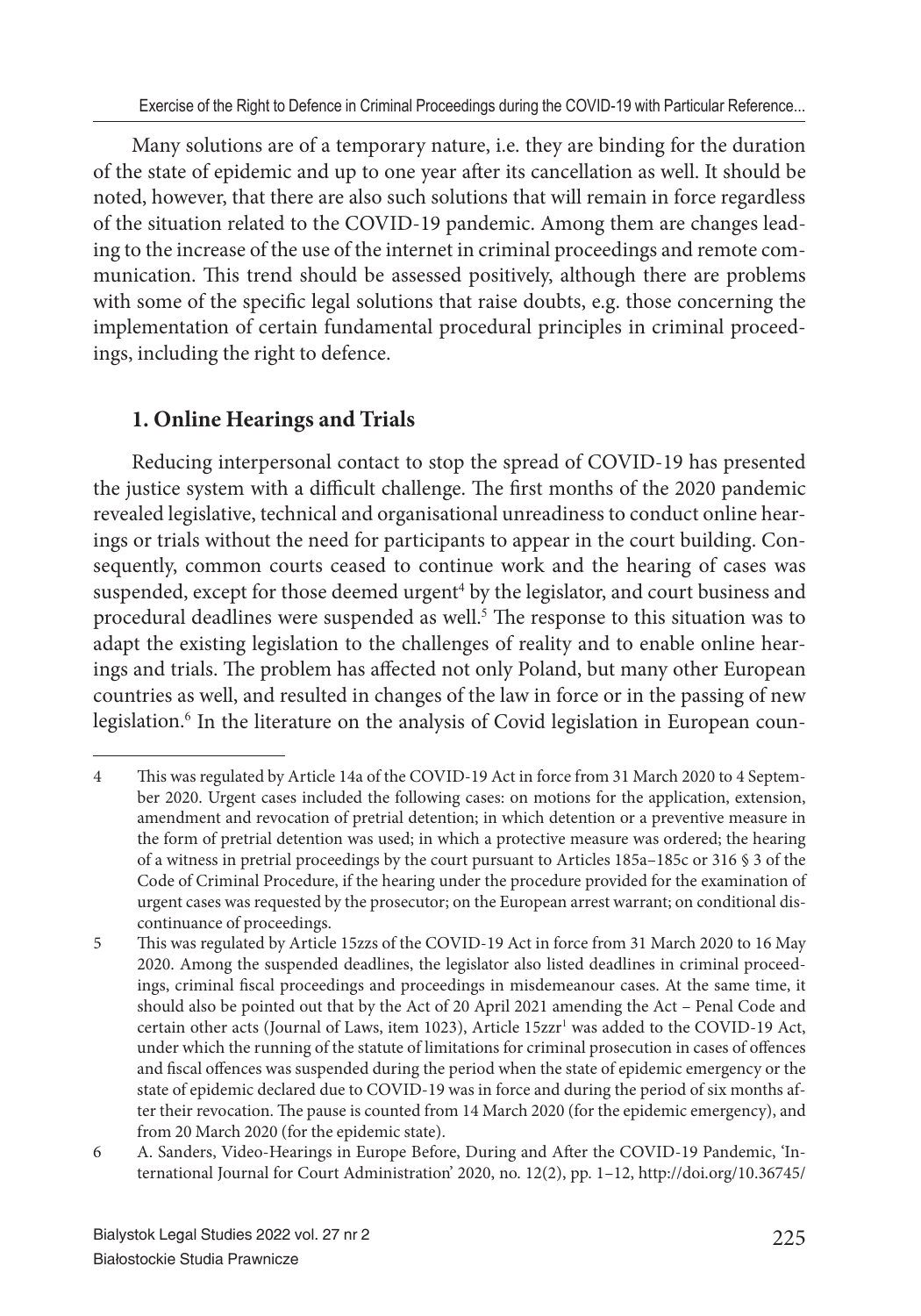tries, it was generally noted that the use of videoconferencing instead of a traditional hearing should meet the standards of a fair trial, based on Article 6 of the ECHR.<sup>7</sup> As far as the procedure of videoconferencing itself is concerned, the necessity to use specialised audiovisual equipment was raised, while noting that the use of videoconferencing is not a good solution for all court actions. That is why it has been proposed to divide court actions into three groups: a) those that can be performed equally well, or even better, by videoconferencing than by conventional means, b) those that can be performed with the aid of such a tool but require the related complications to be taken into account (e.g. multi-party proceedings), and c) those which are not compatible with videoconferencing and should not be carried out by means of it (e.g. the confrontation of witnesses or the accused, because of the psychological implications of a judicial assessment of the credibility of the participants involved).<sup>8</sup>

Initially, the changes covered civil and administrative court proceedings. Pursuant to the provisions of Article 15zzs<sup>1</sup> to Article 15zzs<sup>4</sup> amending the COVID-19 Act<sup>9</sup>, in civil and administrative cases during the period of an epidemic emergency or a state of epidemic declared due to COVID-19, the possibility of holding a hearing or a public hearing remotely was admitted, and the persons participating in them did not have to be in the court building. The possibility to abandon holding a trial or a hearing in favour of a closed session was also adopted, including the entitlement to issue a decision in a closed session after collecting written positions from the parties or participants in the proceedings. It is also worth mentioning that since  $3$  July  $2021^{10}$ it has become the rule to hear cases in accordance with the provisions of the Code of Civil Procedure<sup>11</sup> in online sessions.

Subsequently, it was decided to make changes in criminal proceedings. This was done pursuant to the Act of 19 June 2020 on interest subsidies for bank loans granted to entrepreneurs affected by COVID-19 and on simplified proceedings for approval of this arrangement in connection with the occurrence of COVID-19,12 thus amend-

ijca.379 (accessed 25.04.2022).

<sup>7</sup> P. Gori, A. Pahladsingh, Fundamental rights under COVID-19: a European perspective on videoconferencing in court, 'ERA Forum' 2021, no. 21, p. 574, https://doi.org/10.1007/s12027–020– 00643–5 (accessed 25.04.2022).

<sup>8</sup> C. Kulesza, Rozprawa zdalna oraz zdalne posiedzenie aresztowe w świetle konwencyjnego standardu praw oskarżonego, 'Białostockie Studia Prawnicze' 2021, vol. 26, no. 3, pp. 211–212 and the literature referred to therein.

<sup>9</sup> By virtue of the Act of 14 May 2020 on amending certain laws in the field of protective measures in connection with the spread of the SARS-CoV–2 virus (Journal of Laws, item 875).

<sup>10</sup> Entry into force of the Act of 28 May 2021 on amending the Act – Code of Civil Procedure and certain other acts (Journal of Laws, item 1090).

<sup>11</sup> Act of 17 November 1964 – Code of Civil Procedure (uniform text Journal of Laws of 2021, item 1805 as amended).

<sup>12</sup> Uniform text Journal of Laws of 2021, item 1072 as amended (hereinafter: amendment of the Code of Criminal Procedure of 2020).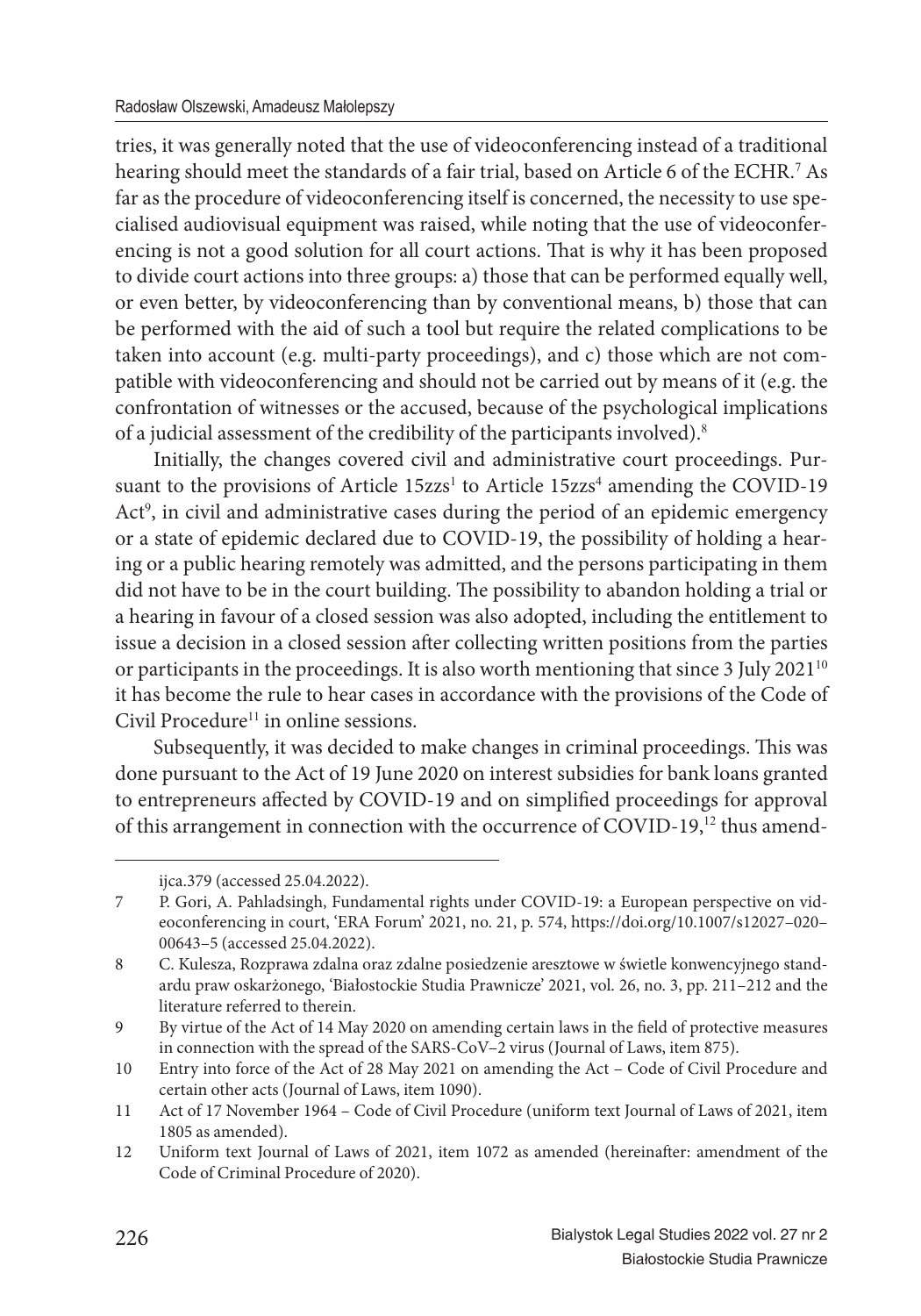ing the Code of Criminal Procedure.<sup>13</sup> A different manner of regulations in relation to civil procedure emerges at first sight. For, while the changes in civil proceedings are temporary and were included in the COVID-19 Act, the changes in criminal proceedings are permanent and, in addition, they were also included in the Code of Criminal Procedure.

In criminal proceedings, even before the changes introduced during the pandemic, the possibility to hold an online hearing was allowed if the case was subject to examination in a fast-track procedure (Article 517 §§ 2a–2d of the Code of Criminal Procedure).<sup>14</sup> In other cases, it was only possible to conduct certain evidentiary actions remotely with the use of devices allowing for direct transmission of images or sound. A witness, expert or interpreter may be examined in this manner (Article 177 §§ 1a and 1b, Article 185b § 2, Article 197 § 3 and Article 204 § 3 of the Code of Criminal Procedure), as well as the injured party (Article 185c § 3 of the Code of Criminal Procedure) and the accused who is absent during the trial (Article 377 § 4 of the Code of Criminal Procedure).

The amendment to the Code of Criminal Procedure of 2020, by adding §§ 3-9 to Article 374 of the Code of Criminal Procedure, enabled, apart from the already mentioned procedural actions, online participation in the trial by the prosecutor and defence counsel, as well as persons deprived of liberty: the accused, an auxiliary prosecutor and a private prosecutor. Furthermore, online conduct of sessions has also been allowed, which is regulated in Article 96a (referring to the appropriate application of the provisions on trial), Article 100 § 10 (on considering as present an entity or party participating in an online session during the announcement of a decision or order) and Article 250 §§ 3b–3h (online participation in a sitting on pretrial detention).

The solutions adopted in Article 83 of the 2020 amendment to the Code of Criminal Procedure should also be considered here. This provision provides for the possibility of participation of parties, defence counsels or legal representatives in the hearing with the use of technical equipment which makes it possible to conduct the hearing remotely with simultaneous direct transmission of an image or sound. It differs from the regulation of Article 374 of the Code of Criminal Procedure in that it applies to situations other than deprivation of liberty, on condition that the partic-

<sup>13</sup> Act of 6 June 1997 – Code of Criminal Procedure (uniform text Journal of Laws of 2021, item 534 as amended).

<sup>14</sup> Act of 31 August 2011 amending the Act on mass events safety and certain other acts (Journal of Laws of 2011, No. 217, item 1280). The Act in this respect entered into force on 12 November 2011. This procedure determines cases in which an investigation is carried out, if a perpetrator has been apprehended in the commission of an offence or immediately afterwards, detained and within 48 hours brought by the police and handed over to the court's disposal together with a motion to examine the case in fast-track proceedings (Article 517b, paragraph 1 of the Code of Criminal Procedure).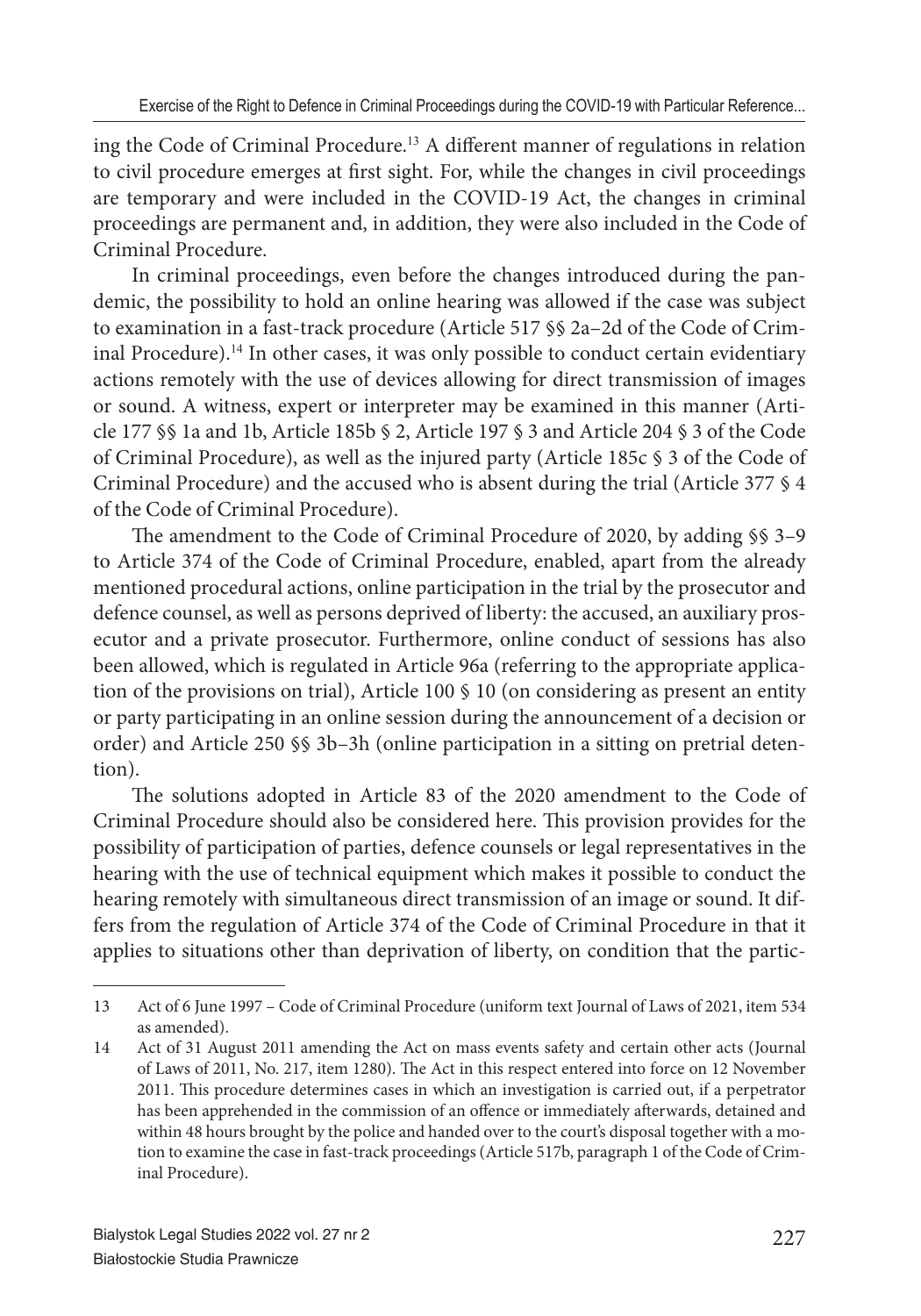ipants are in the court building, in a room or rooms properly equipped to conduct a hearing remotely. Thus, this excludes the participation in a court sitting or hearing of, for example, persons in quarantine. This solution, to which Article 374 §§ 3-8 of the Code of Criminal Procedure applies accordingly, can hardly be described as remote. It would be more effective to adopt in this case a solution known in the civil procedure, which allows for participation of all participants in a hearing or a session by means of technical equipment allowing for their participation online with simultaneous direct transmission of images and sound without the necessity to be present in the court building.

The initiators of online participation in a session or hearing may be the prosecutor or the parties to the proceedings.<sup>15</sup> Ł. Brzezowski expressed a different view in this respect, that *verba legis* only the prosecutor is granted the right to submit a motion, and in the remaining scope the legal norm gives the right to exemption from appearing in person only to the chairman, not the participants.<sup>16</sup> This view does not seem justified. The prosecutor is referred to *expressis verbis* in Article 374 § 3 of the Code of Criminal Procedure (this also applies in the case of online hearings or sessions ordered pursuant to Article 83, paragraph 1 of the amendment to the Code of Criminal Procedure of 2020), but this does not mean exclusion of Article 9 § 2 of the Code of Criminal Procedure, under which the parties may request actions which the authority may or is obliged to undertake *ex officio*. The decision is made by the chairman of the adjudicating panel, and in the case of a motion of the prosecutor, but not of another public prosecutor, it is binding on the chairman, unless technical reasons stand in the way.<sup>17</sup>

The analysis of the adopted solutions regarding online hearings and sessions leads to the conclusion that in criminal proceedings the legislator has not decided to enable the parties and their legal representatives to participate in a hearing or a session to the same extent as in civil proceedings. It is still necessary for the accused who is not deprived of liberty, defence counsel, legal representatives and prosecutors to appear in the court building, although there is no such requirement for witnesses, experts or interpreters. An exception is a hearing or session in which the prosecutor, the accused and his/her defence counsel participate online in the place of residence of the accused.

<sup>15</sup> R.A. Stefański, S. Zabłocki, Kodeks postępowania karnego. Tom III. Komentarz do art. 297–424, R.A. Stefański, S. Zabłocki, WKP 2021, com. to Art. 374, point 10.

<sup>16</sup> Ł. Brzezowski, Udział prokuratora w rozprawie i posiedzeniu zdalnym, 'Prokuratura i Prawo' 2021, no. 3, pp. 40–41.

<sup>17</sup> D. Świecki, (in:) D. Świecki (ed.), B. Augustyniak, K. Eichstaedt, M. Kurowski, Kodeks postępowania karnego. Tom I. Komentarz aktualizowany, LEX/el. 2021, com. to Art. 374, point 25; C. Kulesza, (in:) K. Dudka (ed.), Kodeks postępowania karnego. Komentarz, WKP 2020, com. to Art. 374, point 12; R.A. Stefański, S. Zabłocki, Kodeks…, *op. cit.*, com. to Art. 374, point 9.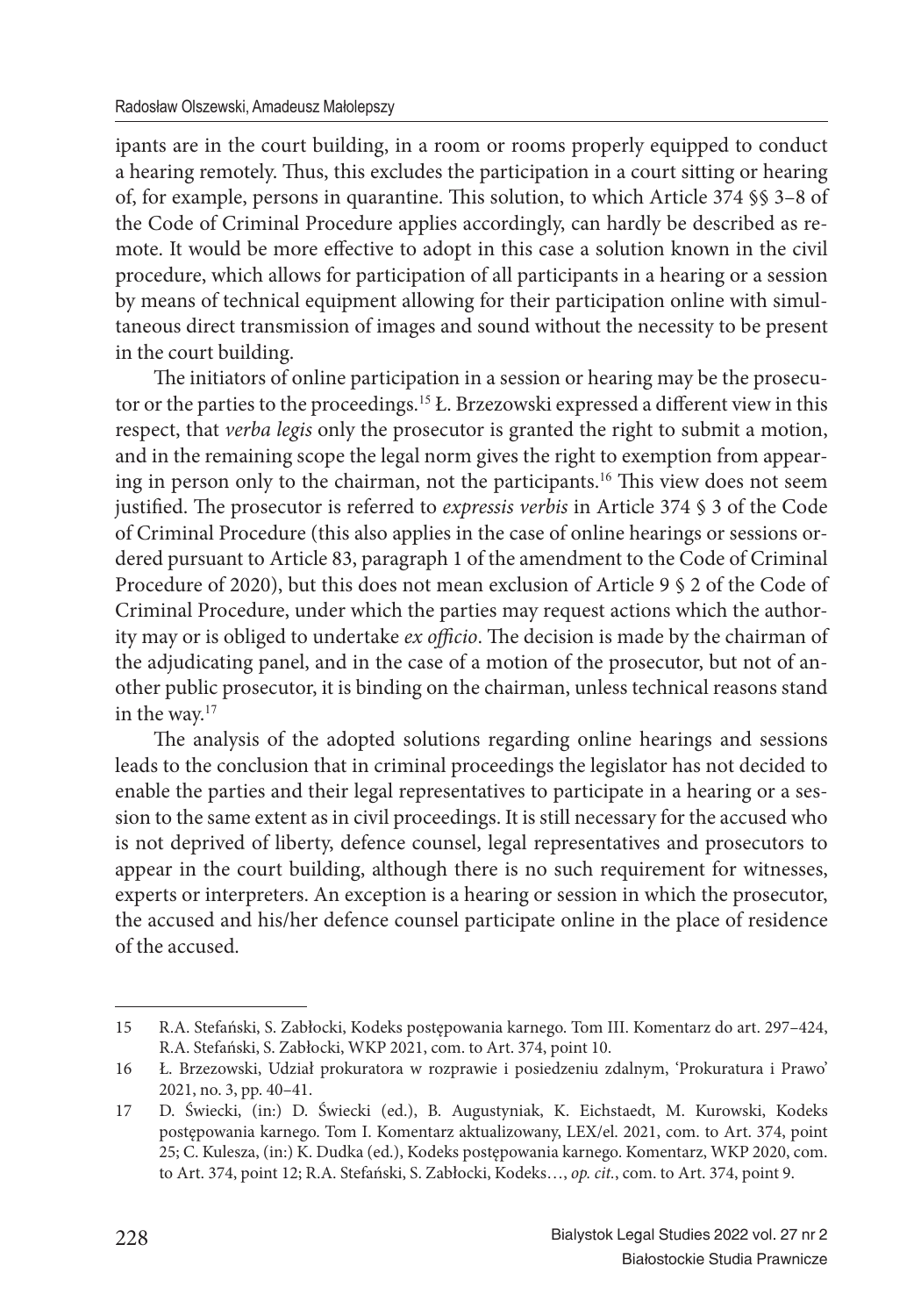# **2. Online Hearings and Trials and the Right to Defence**

Regardless of whether a hearing or trial is held in a fixed location or online, the accused must be able to exercise his/her right to defence in both formal and substantive terms. Considering the amendment to the Code of Criminal Procedure of 2020, threats to the realisation of the right to defence should be seen in the insufficient guarantee of confidentiality of the contact between the defence counsel and the accused when they are not in the same place, difficulties in accessing the case files, and the limited possibility to communicate with the court by email. The lack of digitisation of files was particularly noticeable in the early days of the pandemic when the majority of courts restricted access to client service offices, and consequently access to files.<sup>18</sup>

Pursuant to Article 250 § 3b of the Code of Criminal Procedure, Article 374 §§ 4–6 of the Code of Criminal Procedure and Article 96a of the Code of Criminal Procedure the prosecutor, the accused and the defence counsel may participate in the session or hearing on pretrial detention in the place of residence (penal institution, detention centre, prosecutor's office). The presiding judge may release the accused, who is deprived of liberty, from the obligation to appear in court if he/she has been provided with the right of remote participation. The defence counsel is also entitled to participate both in physical and remote sessions on pretrial detention (Article 250 § 3d of the Code of Criminal Procedure).<sup>19</sup>

In the event the defence counsel is in a different place than the accused, the legislator is allowed to order a time-limited break for telephone contact between the defence counsel and the accused during the hearing on pretrial detention (Art. 250 3e of the Code of Criminal Procedure), and in the case of a trial to order a time-limited break to allow telephone contact between the defence counsel and the accused (Art. 374 § 7 of the Code of Criminal Procedure). In essence, therefore, it will be a short technical break to conduct a telephone conversation between the defence counsel and the accused.<sup>20</sup> The court, however, has the right to refuse if it considers that granting the motion may disrupt the proper course of the hearing or if it poses a risk of not adjudicating on the motion on the application of a pretrial detention before the expiry of the permissible period of detention of the accused, or if it considers that the submission of the motion clearly does not serve the implementation of the right to defence and, in particular, aims at disrupting or unreasonably prolonging

<sup>18</sup> A. Klepczyński, P. Kładoczny, P. Kubaszewski, K. Wiśniewska, Raport…, *op. cit.*, pp. 21–24.

<sup>19</sup> See more: P. Misztal, Zdalne posiedzenia aresztowe w trybie art. 250 §§ 3b–3h Kodeksu postępowania karnego. Uwagi de lege lata i de lege ferenda, 'Studia Prawnoustrojowe' 2021, no. 54, pp. 405–421.

<sup>20</sup> J. Mierzwińska-Lorencka, E-rozprawa w sprawach karnych w związku z regulacjami z tarczy 4.0, LEX/el. 2020, point 7.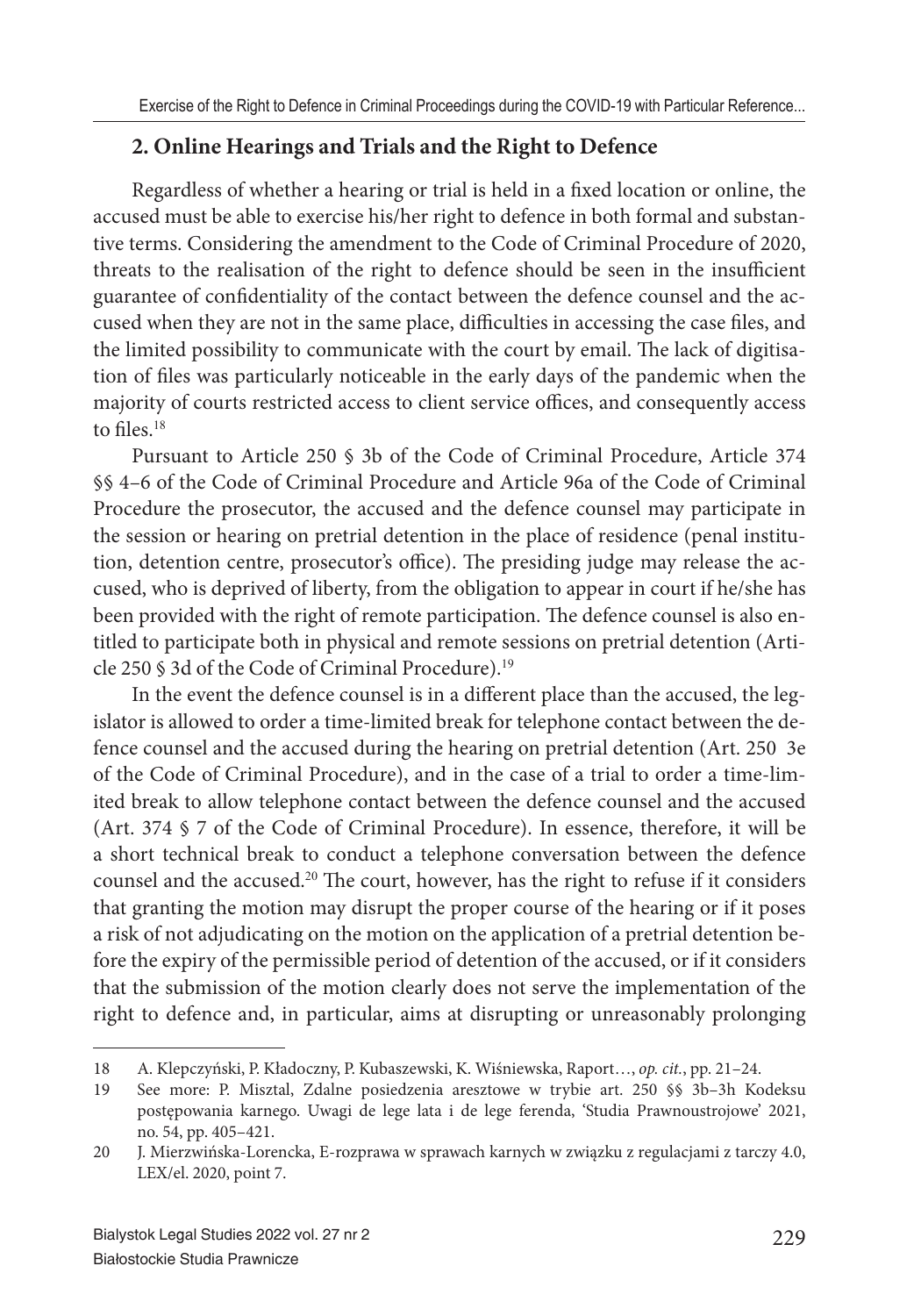the hearing. The Helsinki Foundation for Human Rights<sup>21</sup>, the Supreme Bar Council<sup>22</sup> and the representatives of the doctrine of criminal procedure<sup>23</sup>, among others, were critical of the above-mentioned solutions as they infringed the right to defence. Defence secrecy is a special type of advocate's secrecy, i.e. the duty of the advocate to keep secret everything he/she learns in connection with the provision of legal assistance. Its function is to protect the rights and freedoms of citizens, and consequently it is the foundation of liberal constitutional democracy in which every person can feel safe from the arbitrary use of power by the state. $24$  For this reason, the increasingly frequent attempts to interfere in this aspect of the legal profession must give rise to justified concern and opposition.<sup>25</sup>

It is impossible to speak of effective realisation of the right to defence in its material sense when the use of services of a professional defence counsel is limited by the presence of a third person who is controlling the contact of the accused and his/her defence counsel. The assumption of a fully confidential contact of the defence counsel with his/her mandate constitutes the foundation of the provision of effective and professional legal assistance. Without it, the right to defence of the accused is considerably restricted.<sup>26</sup> For it is difficult to expect that a suspect will provide the defence counsel with all the information required for effective defence in a situation where their conversation is not of a confidential nature – and the third party present is, at the same time, the suspect's litigation opponent. In this case it is also difficult for the defence counsel to inform the suspect of all his/her rights, including potential procedural scenarios, for example the possibility to cooperate with law enforcement authorities and to benefit from the institution of a small crown witness.<sup>27</sup>

<sup>21</sup> Opinion of Helsinki Foundation for Human Rights of 14 June 2020 do Druku Senackiego no. 142, https://www.hfhr.pl/wp-content/uploads/2020/06/druk-senacki-nr-142-uwagi-HFPC-1.pdf (accessed 25.04.2022).

<sup>22</sup> Opinion of Legislative Committee at Supreme Bar Council (Komisji Legislacyjnej przy Naczelnej Radzie Adwokackiej) of 2 June 2020, https://www.adwokatura.pl/admin/wgrane\_pliki/file-20200608-u-o-doplatach-do-oprecent-kredytow-tarcza-04-sm-24–20–29964.pdf (accessed 25.04.2022).

<sup>23</sup> See e.g. C. Kulesza, Rozprawa…, *op. cit.*, pp. 217–218; J. Zagrodnik, (in:) J. Skorupka (ed.), Kodeks postępowania karnego. Komentarz aktualizowany, 33<sup>rd</sup> edition, Legalis, com. to Art. 374 k.p.k.

<sup>24</sup> M. Pietrzak, Tajemnica adwokacka jako fundamentalny element systemu ochrony praw i wolności, 'Palestra' 2019, no. 7–8, pp. 89 and 96–97.

<sup>25</sup> M. Gutowski, P. Kardas, J. Giezek, Tajemnica adwokacka w świetle wyzwań współczesności – uwagi wprowadzające, 'Palestra' 2019, no. 7–8, p. 9; see more about advocate's secrecy C. Kulesza, Obrońca, Tajemnica obrończa, (in:) P. Hofmański (ed.), System Prawa Karnego Procesowego, tom VI, Strony i inni uczestnicy postępowania karnego, C. Kulesza (ed.), Warsaw 2016, pp. 935– 939.

<sup>26</sup> M. Szurman, M. Korzeniak, Poufność w kontakcie z obrońcą na wstępnym etapie postępowania karnego – analiza regulacji 73 § 2 oraz art. 245 § 1 Kodeksu postępowania karnego w świetle standardów konstytucyjnych, unijnych i konwencyjnych, 'Palestra' 2020, no. 9, p. 37.

<sup>27</sup> *Ibidem*, p. 40.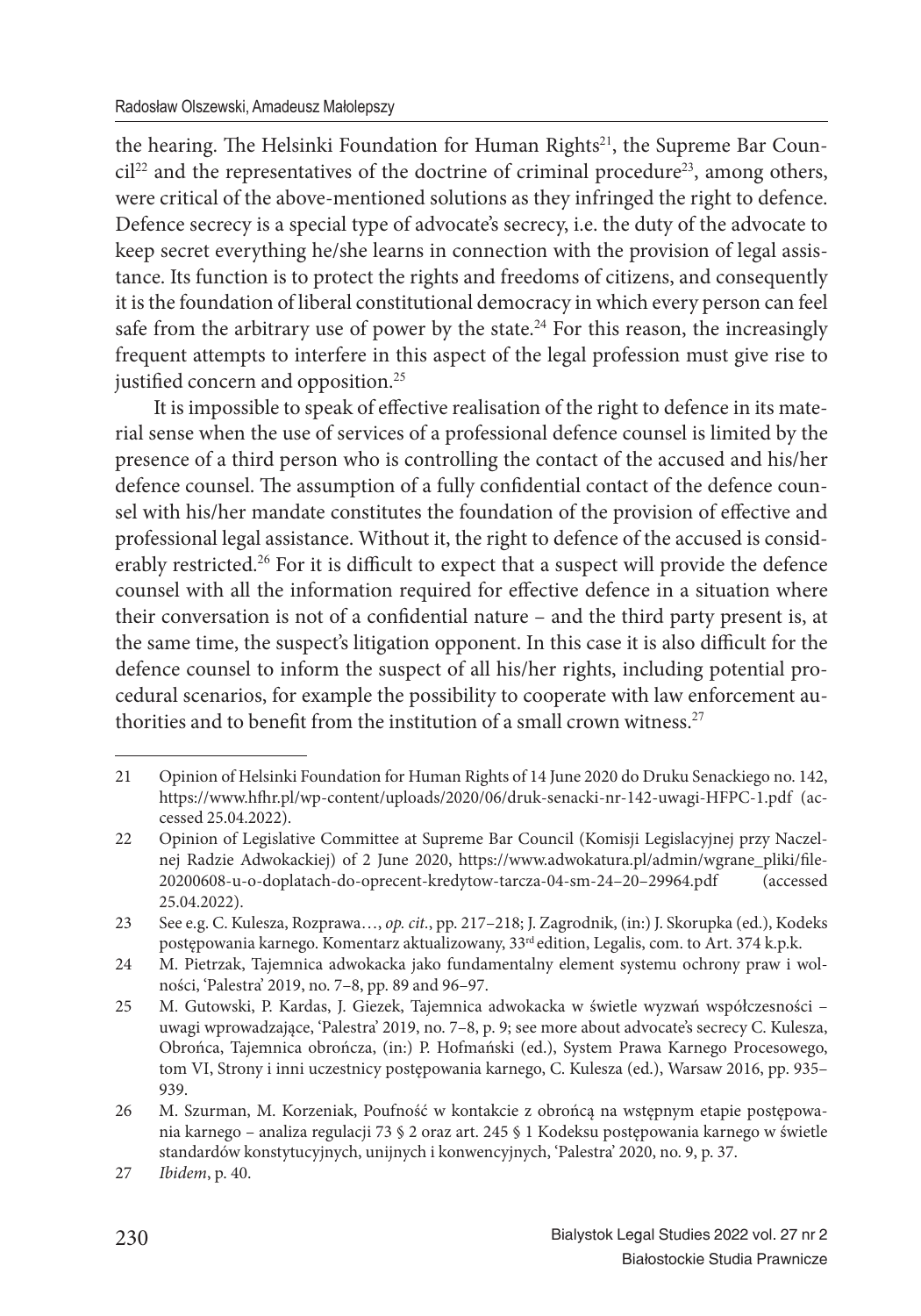Obstacles to the confidentiality of contact between the accused and his defence counsel can also undermine the European standards of a fair criminal trial developed by the European Court of Human Rights<sup>28</sup> with regard to the right to defence. In one of its judgments in Modarca v. Moldova<sup>29</sup>, the ECHR held that an accused's contact with his/her defence counsel must be unrestricted, as this is the only condition for the proper functioning of the defence relationship. The ECHR also held that the violation of Article 6 of the Convention was due to the design of the meeting room of a suspect remanded in custody with his/her counsel. The counsel was separated from the detainee by a glass pane, which hindered the contact between them and necessitated raising the voice, thus making it impossible to ensure confidentiality and discretion.<sup>30</sup> In addition, the Court is sceptical about some of the ways in which contact between the accused and his/her defence counsel is ensured during the trial by videoconference, pointing out that the contact during which the equipment is provided and operated by the state may generate doubts about confidentiality of contact with legal counsel.<sup>31</sup> This illustrates the importance and significance of ensuring unrestricted contact between the accused and his/her defence counsel.

In situations referred to in Article 250 § 3e of the Code of Criminal Procedure and in Article 374 § 7 of the Code of Criminal Procedure, ensuring confidential contact appears to be limited. The defence counsel will be present in court. The telephone conversation will therefore take place either in the courtroom or in the court corridor. In the case of the accused, it cannot be ruled out that the contact will take place in the presence of a court clerk, a judge's assistant or a prison service officer. According to Article 8  $\frac{1}{5}$  3 and Article 215  $\frac{1}{5}$  1 of the Penal Code<sup>32</sup>, a convicted person deprived of liberty or a detainee may communicate with his/her defence counsel, legal representative who is an advocate or legal adviser in the absence of other persons, and conversations with these persons during visits and telephone calls are not subject to control. Access to telephone in prison or detention centre should be provided, enabling the defence counsel to communicate with the accused. Since it is not possible to

<sup>28</sup> Judgment of ECHR of 13 August 2016 in Ibrahim and others v. Great Britain, ECLI:CE:ECHR:2016:0913; Judgment of ECHR of 27 November 2008 in Salduz v. Turcji, ECLI:CE:ECHR:2008:1127; Judgment of 31 March 2009 in Płonka v. Poland, ECLI:CE:ECHR:2009:0331; Judgment of ECHR of 9 November 2018 in Beuze v. Belgium, ECLI:CE:ECHR:2018:1109; Judgment of ECHR of 30 August 1985 in Can v. Austria, ECLI:CE:ECHR:1985:0930; Judgment of ECHR of 15 November 1996 in Domenichini v. Italy ECLI:CE:ECHR:1996:1115.

<sup>29</sup> Judgment of the ECHR of 10 May 2007 in Modarca v. Moldova (no. 14437/05), ECLI:CE:ECHR:2007:0510.

<sup>30</sup> M. Szurman, M. Korzeniak, Poufność…, *op. cit.*, p. 42.

<sup>31</sup> A. Lach, Rzetelne postępowanie dowodowe w sprawach karnych w świetle orzecznictwa strasburskiego, Warsaw 2018, p. 118 and ECHR case law cited therein.

<sup>32</sup> Act of 6 June 1997 – Executive Penal Code (uniform text Journal of Laws of 2021, item 53 as amended).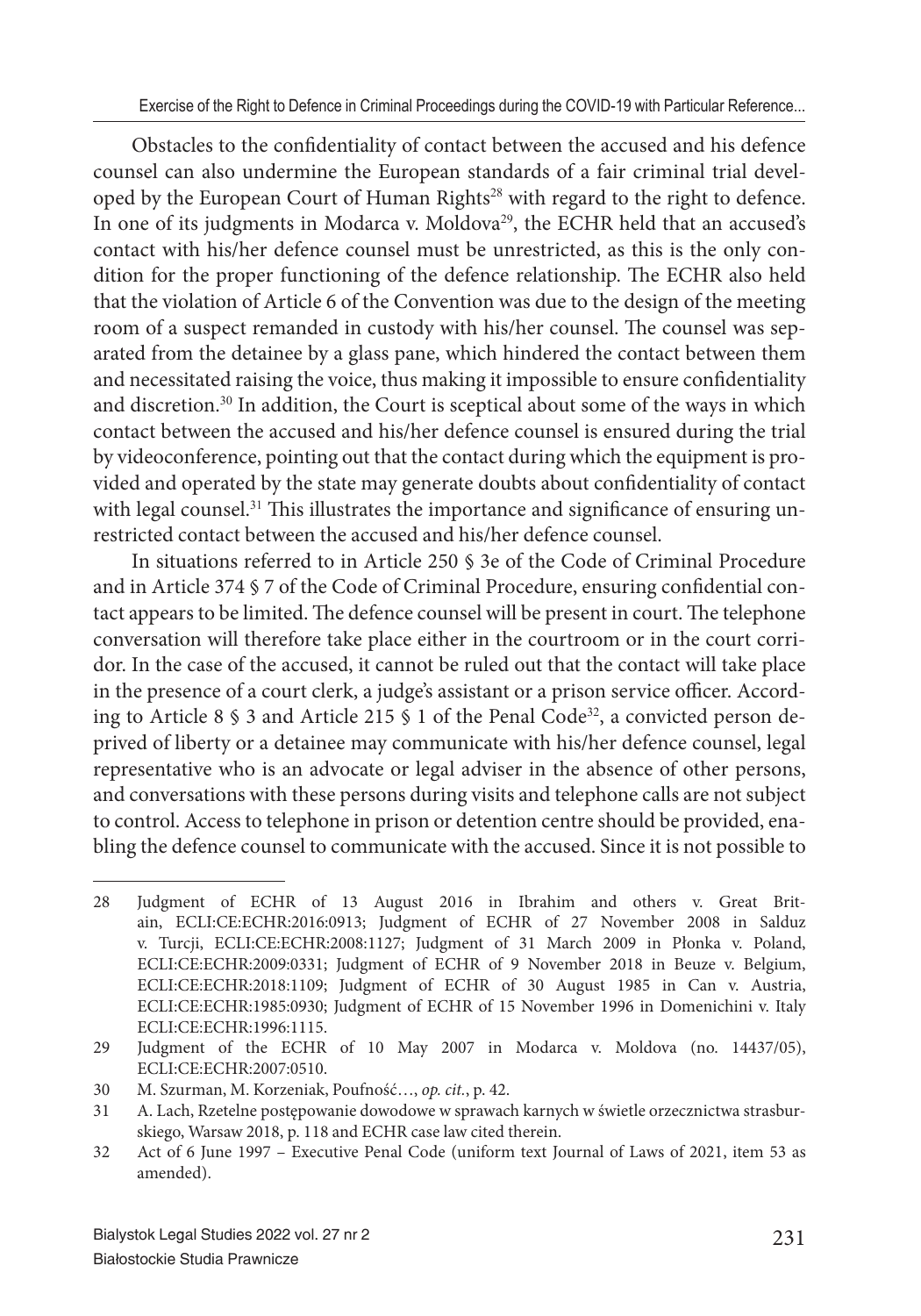call the telephone number from which the person detained in a penitentiary institution or in custody uses to contact his/her defence counsel, the telephone conversation will take place in the premises of the administration of the penitentiary unit. This may result in the accused not being able to remain there alone for security reasons (e.g. in the case of particularly dangerous inmates). The rules governing the online trial and hearing do not require third parties (a prison service officer, a judge's assistant or a court clerk) to leave the place of residence of the accused or suspect for the duration of his or her interview with the counsel. In addition, in the context of an online hearing on pretrial detention, one should remember about the possibility of the presence of a prosecutor or a person authorised by the prosecutor, pursuant to Article 73 § 2 of the Code of Criminal Procedure.

# **3. Postulates de lege ferenda**

We should approve the view expressed by C. Kulesza, who points out that in the case of an online detention hearing the defence counsel, having a choice of either reading the case files or travelling to the detention centre or prison to participate in the hearing at the accused's place of residence, will most often choose to stay at the seat of the court (or be obliged to do so by the court). In the latter case, he or she will usually not be able to establish direct contact with the accused before the hearing, and telephone contact during the hearing, which depends on a discretionary decision of the court, may prove inadequate.<sup>33</sup>

In view of the above, it is worth considering the introduction of the possibility to have remote access to the prosecutor's motion and the evidence justifying the application for pretrial detention. Lack of digitisation of files was particularly felt at the beginning of the pandemic when most courts had limited access to customer service offices and consequently also access to files.<sup>34</sup> Effective exercise of the right to defence in such conditions, given the short time for consideration of a motion for pretrial detention, was very difficult. It is worth adding that pursuant to Article  $7(1)$  of Directive 2012/13/EU of the European Parliament and of the Council of 22 May 2012 on the right to information in criminal proceedings<sup>35</sup>, the evidentiary basis for a motion for the application or extension of pretrial detention must be fully open to the accused and his/her defence counsel. Therefore, both the evidence contained in the case files and any other information carriers (e.g. surveillance video stored only on a USB drive)<sup>36</sup> should be accessible. A solution to this situation could be digitisation of a mo-

<sup>33</sup> C. Kulesza, Rozprawa…, *op. cit.*, p. 218.

<sup>34</sup> A. Klepczyński, P. Kładoczny, P. Kubaszewski, K. Wiśniewska, Raport…, *op. cit.*, pp. 21–24.

<sup>35</sup> Official Journal L 142, p. 1.

<sup>36</sup> M. Fingas, Bezpośrednie stosowanie dyrektywy 2012/13 w zakresie dostępu obrony do akt sprawy w procesie karnym – glosa do postanowienia Sądu Apelacyjnego w Gdańsku z 8.04.2020 r. (II AKz 207/20), 'Palestra' 2020, no. 12, p. 95.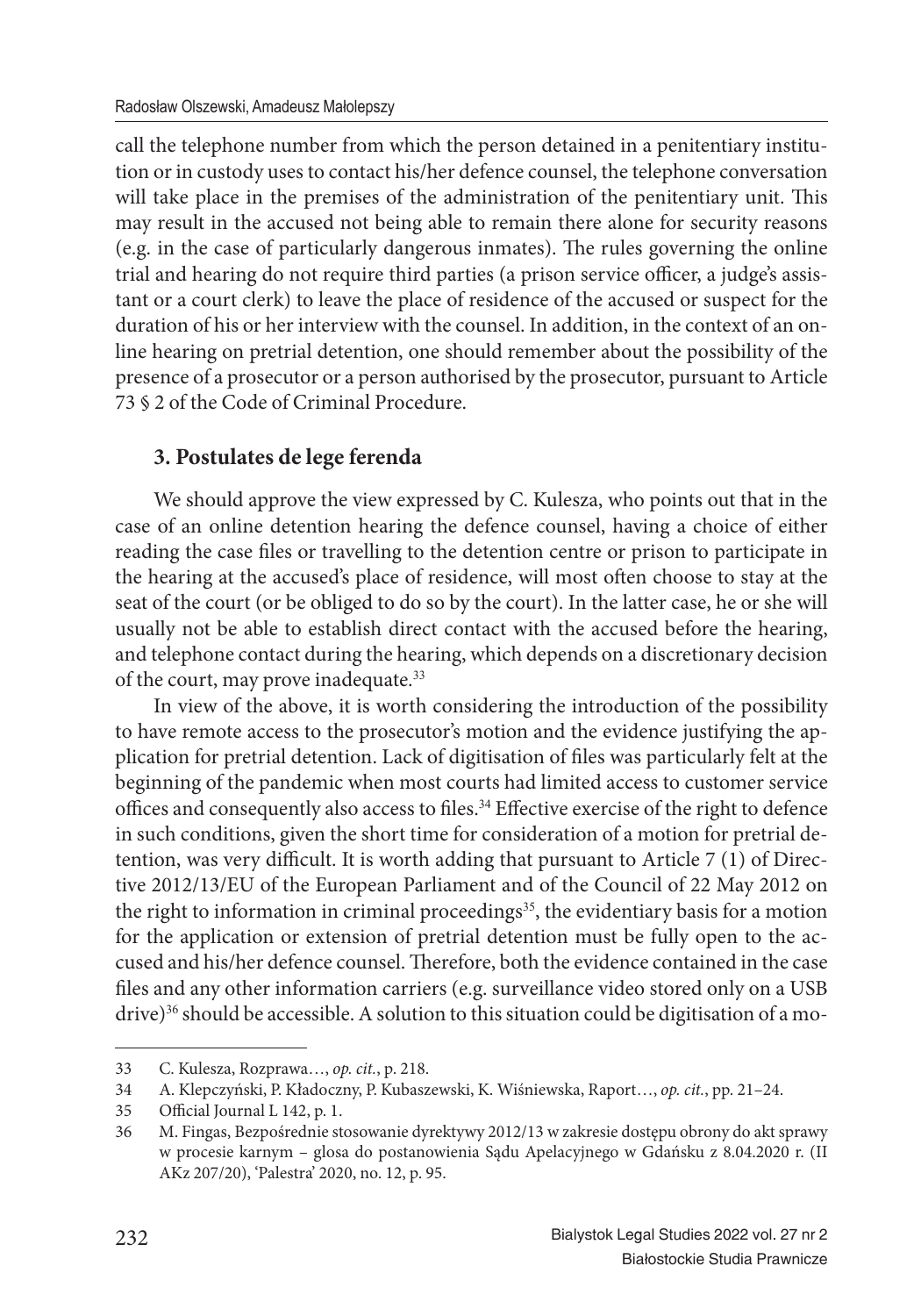tion for temporary arrest together with evidence referred to in Article 250 § 2a of the Code of Criminal Procedure. This would not be a novelty, as similar regulations are in force in fast-track proceedings (Article 517e § 1 and § 1a of the Code of Criminal Procedure). The motion with enclosures and a notification about an online hearing on pretrial detention would be delivered to the defence counsel via electronic mail. Then, the defence counsel would be able to participate in the hearing at the place of residence of the suspect, increasing the effectiveness of the exercised right to defence.

Apart from online sittings and the digitisation of case files, the use of electronic mail in criminal proceedings for the delivery of letters and procedural decisions deserves attention. Many public institutions, including courts and prosecutor's offices, introduced compulsory quarantine for incoming correspondence, installed inboxes to minimise direct contact, and even prevented the filing of pleadings directly at a trial or hearing to limit the transmission of the virus. It should have become natural to switch to communication by email. However, this is not possible because of the incompatibility of the Code regulations to modern needs. While communication by email is possible between the court and the party, sending letters by email the other way has no legal effect. That is why the doctrine postulates a wider use of electronic mail in criminal proceedings as one of the areas of development of the criminal procedure aimed at its digitisation.<sup>37</sup> The legislator also seems to be heading in this direction. This is the aim of the Act of 18 November 2020 on Electronic Service<sup>38</sup>, which in Article 82 amends the Code of Criminal Procedure by extending the possibilities for electronic service in criminal proceedings. However, major changes will not enter into force until 1 October 2029.

In the case of online hearings and trials, the above considerations become particularly important, especially because the participants may submit motions and other statements and perform procedural actions only orally for the record. For these reasons, the participation of defence counsel is very important.<sup>39</sup> Delivery of letters and motions by email makes it possible to become familiarised with their content, even shortly before the commencement of the trial or session in an online form. This eliminates the need to read them out, gives room for a quick reaction of the party to the proceedings or his/her legal representative, and leaves the court more time to take a decision.

The adoption of a fully online hearing or trial requires, for the exercise of the rights to defence, that the submissions and statements made be reflected as accurately

<sup>37</sup> See more: J. Kosowski, Elektronizacja jako kierunek rozwoju procesu karnego?, (in:) Quo vadit processus criminalis? Rzeczywistość i wyzwania, R. Olszewski, A. Małolepszy (eds.), Warsaw 2021, pp. 380–391; S. Kowalski, O potrzebie upowszechnienia doręczania pism sądowych za pośrednictwem poczty elektronicznej, (in:) Quo…, *op. cit.*, pp. 405–414.

<sup>38</sup> Journal of Laws, item 2320, as amended.

<sup>39</sup> C. Kulesza, Rozprawa…, *op. cit.*, p. 215.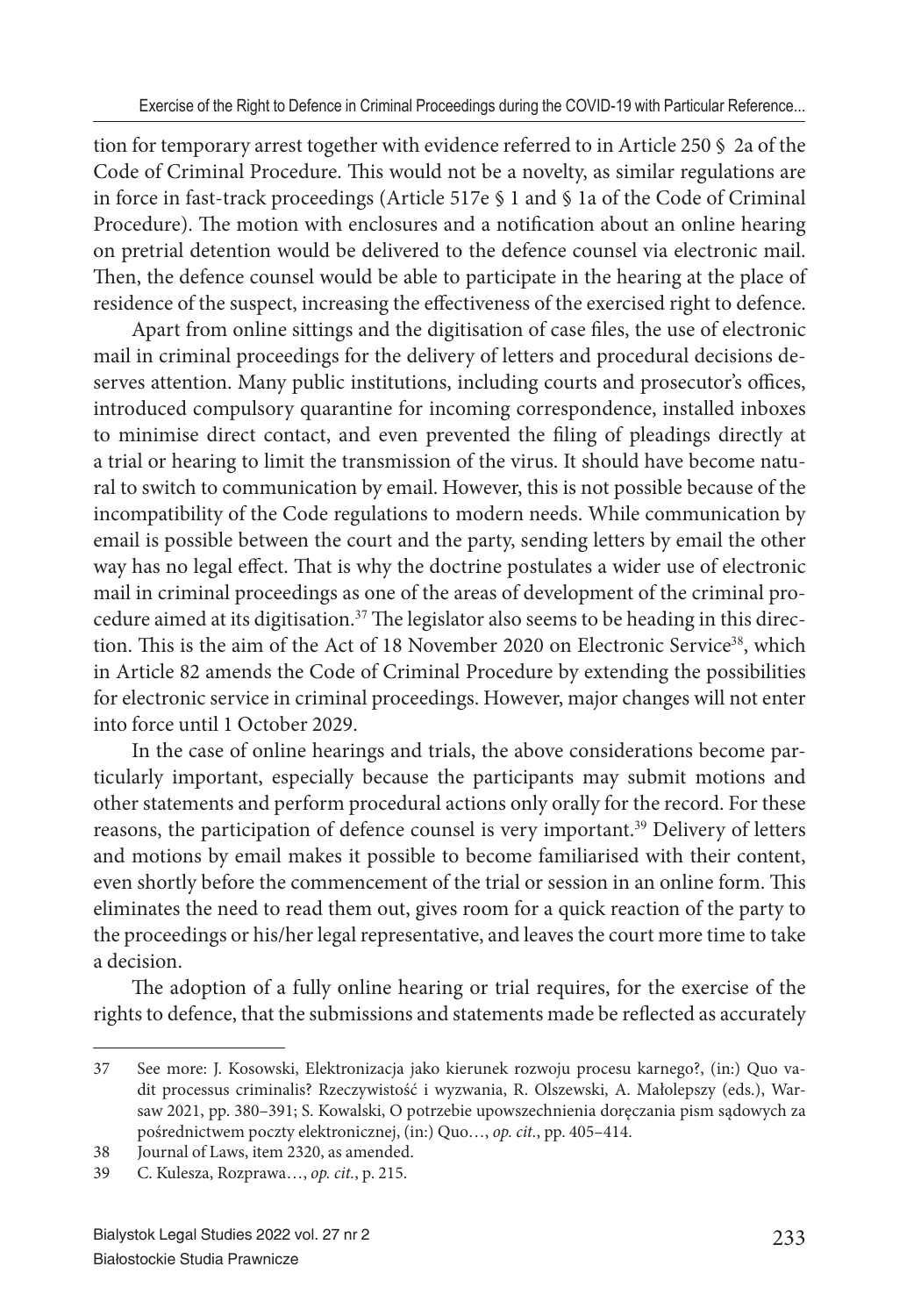as possible in the court record. The traditional form, if we consider available equipment and software, is becoming unsuitable for modern requirements. One must agree with J. Kosowski that in criminal proceedings, following the example of proceedings in misdemeanour cases, e-records should be implemented.<sup>40</sup> Transcription of spoken words into written form in real time, combined with digital audiovisual recording, allows for a reliable reflection of the course of a hearing or trial, while providing permanent and easy access to these materials.

# **Conclusions**

In general, it should be stated that solutions in the field of criminal proceedings adopted during the COVID-19 pandemic are needed, as they indicate the possibilities of action in these special conditions. Online recognition of cases, digitisation of files, and facilitating and improving communication between participants of the proceedings have been necessary during the pandemic and will be useful also after its end. These solutions create new possibilities for streamlining proceedings, while at the same time responding to contemporary challenges. The point is that these issues should be regulated and implemented in a well-thought-out way, considering procedural principles and guarantees, ensuring the fairness of the criminal procedure.<sup>41</sup> Doubts, however, concern specific solutions and practice, which appear to be debatable and may be assessed as violating certain fundamental procedural principles. The lack of comprehensive legal solutions means that what was supposed to facilitate and accelerate proceedings using the internet and modern technology will not achieve this goal.

Penitentiary units pose a significant problem, as they are not fully adapted to conduct online proceedings during sessions held there. This concerns access of inmates to email or digitised case files. It is noteworthy that hearings conducted in an online mode apply only to a narrow group of situations involving deprivation of liberty of an accused person. In other cases, personal appearance in court is necessary, which in the perspective of pandemic threats and limitations is questionable. Furthermore, the procedure adopted at that time, whereby the defence counsel stays in a separate room during the trial, significantly impedes the exercise of the rights to defence, if only for the reason that in order to ensure contact between the defence counsel and the accused it becomes necessary to order a break. Of course, being aware of the completely different nature of cases, it is worth pointing out that in civil proceedings online sessions have become the rule. It seems worth considering the extension of the catalogue of cases that could be heard online in criminal proceedings.

<sup>40</sup> J. Kosowski, Elektronizacja jako kierunek rozwoju procesu karnego?, Quo…, *op. cit.*, pp. 381–384.

<sup>41</sup> R. Olszewski, Wprowadzenie, (in:) Quo…, *op. cit.*, p. 16.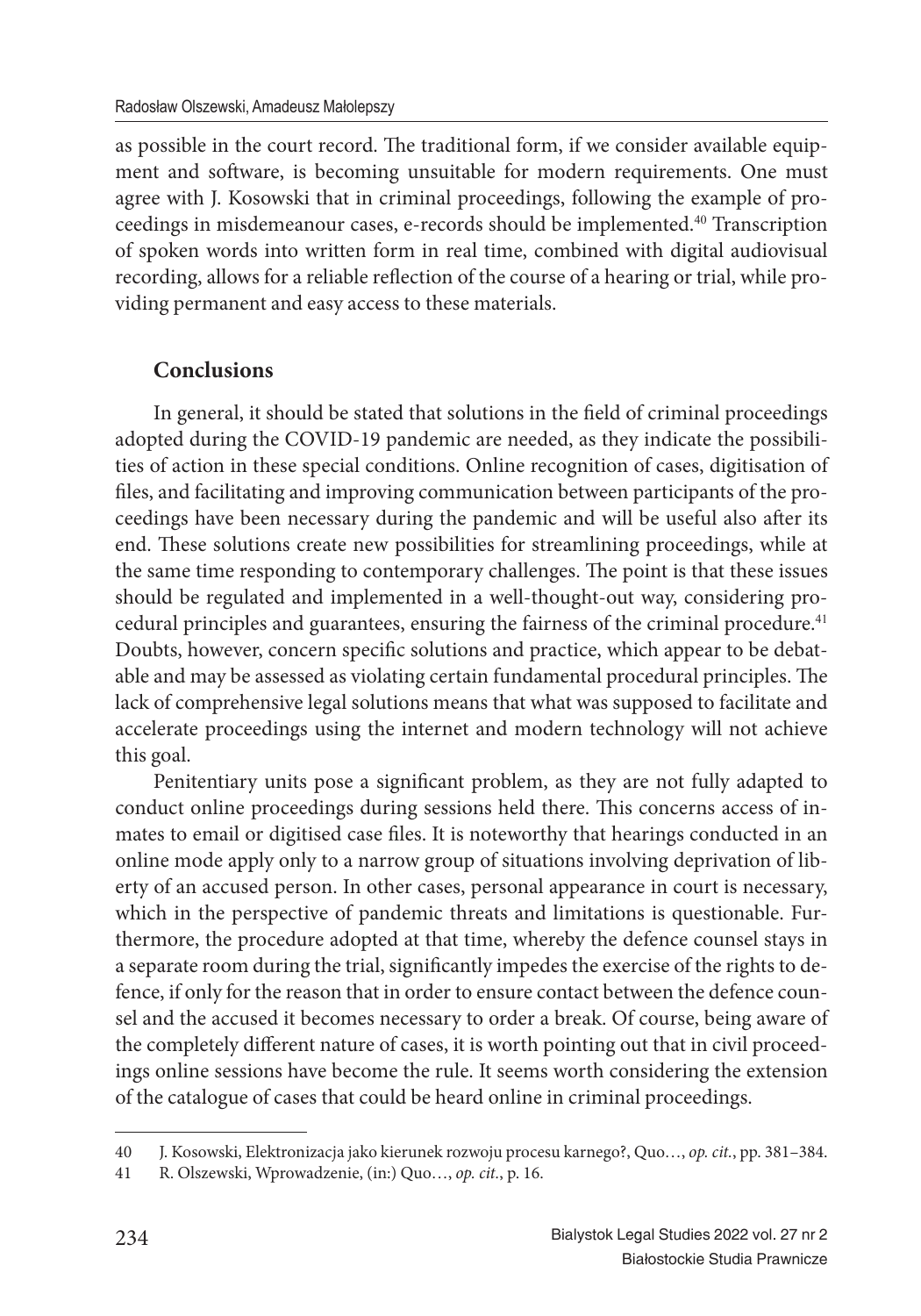Implementation of another change, important from the perspective of the right to defence as well as adversarialism, would be to create the possibility to improve electronic communication between the court and the litigating parties. This concerns the equalisation of rights and, while it is permissible and feasible for the procedural authorities to send information to the parties via email, it would be desirable to create the possibility for the parties to do the same to the procedural authorities.

In conclusion, it should be stated that the COVID-19 pandemic has become an opportunity to introduce new legal solutions for the modernisation of criminal proceedings, which should generally be assessed positively. The point is, however, that some of these regulations do not fully realise the objectives set for them, hindering, through the adoption of specific solutions, the proper realisation of certain fundamental procedural principles, first and foremost the right to defence.

#### **REFERENCES**

- Brzezowski Ł., Udział prokuratora w rozprawie i posiedzeniu zdalnym, 'Prokuratura i Prawo' 2021, no. 3.
- Dudka K. (ed.), Kodeks postępowania karnego. Komentarz, WKP 2020.
- Fingas M., Bezpośrednie stosowanie dyrektywy 2012/13 w zakresie dostępu obrony do akt sprawy w procesie karnym – glosa do postanowienia Sądu Apelacyjnego w Gdańsku z 8.04.2020 r. (II AKz 207/20), 'Palestra' 2020, no. 12.
- Gori P., Pahladsingh A., Fundamental rights under COVID-19: a European perspective on videoconferencing in court, 'ERA Forum' 2021, no. 21, https://doi.org/10.1007/s12027–020–00643–5.
- Gutowski M., Kardas P., Giezek J., Tajemnica adwokacka w świetle wyzwań współczesności uwagi wprowadzające, 'Palestra' 2019, no. 7–8.
- Klepczyński A., Kładoczny P., Kubaszewski P., Wiśniewska K., Raport Helsińskiej Fundacji Praw Człowieka, Czy koronawirus SARS-CoV–2 zaatakował system wymiaru sprawiedliwości w sprawach karnych?, Warsaw 2021, https://www.hfhr.pl/wp-content/uploads/2021/11/Raport-COVID-aproces-karny-PL.pdf.
- Kosowski J., Elektronizacja jako kierunek rozwoju procesu karnego?, (in:) R. Olszewski, A. Małolepszy (eds.), Quo vadit processus criminalis? Rzeczywistość i wyzwania, Warsaw 2021.
- Kowalski S., O potrzebie upowszechnienia doręczania pism sądowych za pośrednictwem poczty elektronicznej, (in:) R. Olszewski, A. Małolepszy (eds.), Quo vadit processus criminalis? Rzeczywistość i wyzwania, Warsaw 2021.
- Kulesza C., Obrońca, Tajemnica obrończa, (in:) P. Hofmański (ed.), System Prawa Karnego Procesowego, tom VI, Strony i inni uczestnicy postępowania karnego, C. Kulesza (ed.), Warsaw 2016.
- Kulesza C., Rozprawa zdalna oraz zdalne posiedzenie aresztowe w świetle konwencyjnego standardu praw oskarżonego, 'Białostockie Studia Prawnicze' 2021, no. 3 (vol. 26).
- Lach A., Rzetelne postępowanie dowodowe w sprawach karnych w świetle orzecznictwa strasburskiego, Warsaw 2018.